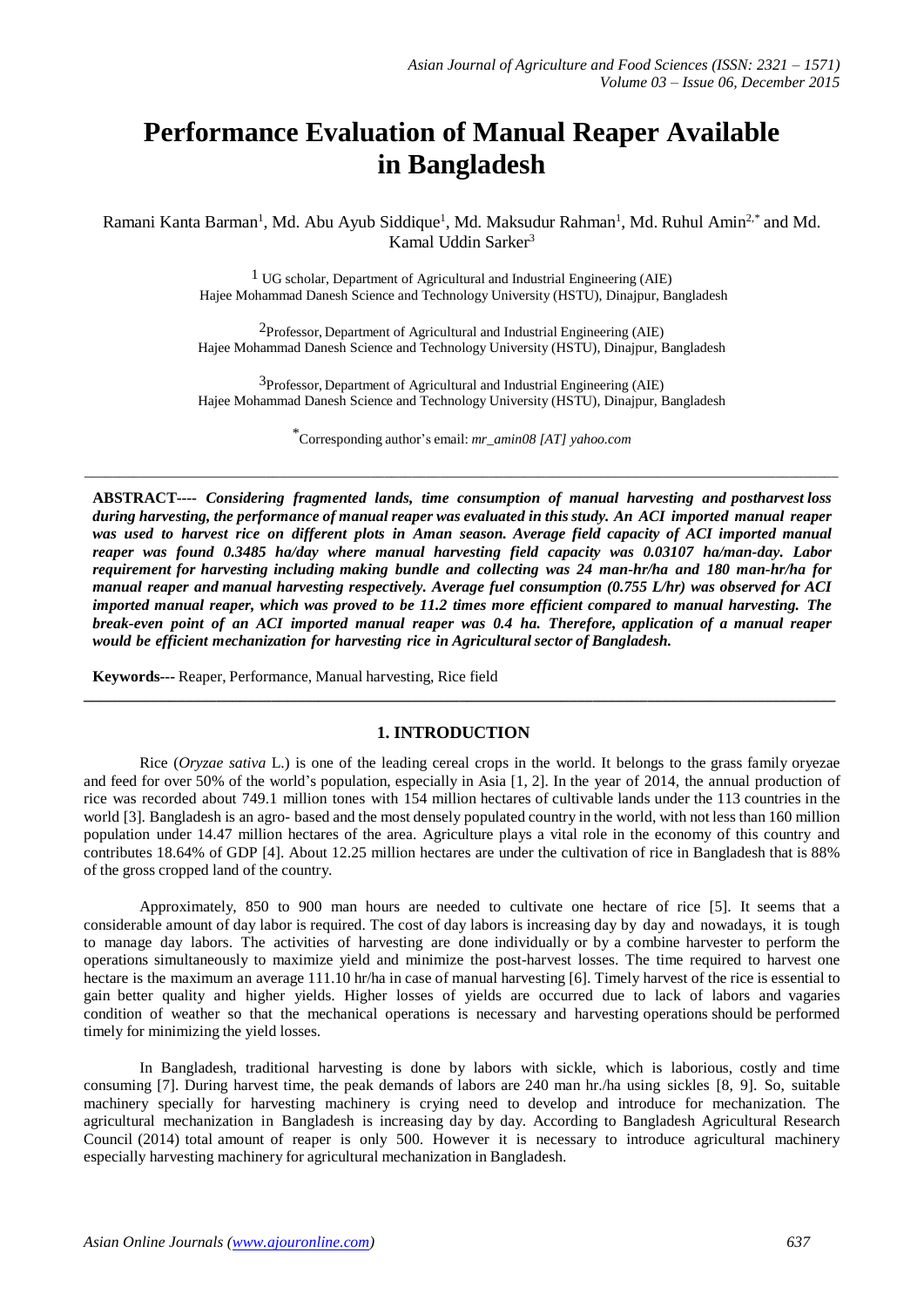Manual reaper is important for fragmented land, poor and uneducated farmers in Bangladesh. Considering the grain quality, post-harvest losses, more yield, poverty and illiterate farmers, it is highly preferable to use manual reaper. Indeed, the use of manual reaper could be a great opportunity to intensify the percentage of GDP in Bangladesh. In this research work, performance of manual reaper available in Bangladesh was evaluated to identify the problems and prospects of reaper in harvesting.

# **2. MATERIALS AND METHODS**

This research work was carried out in Aman season.in the research field of Hajee Mohammad Danesh Science and Technology University.

#### **Working Procedure**

Paddy field of 103.49  $m<sup>2</sup>$  and 680 m<sup>2</sup> were selected for harvesting by selected reaper and manual respectively. Harvesting time was counted by a stop watch. The actual field capacity was calculated by dividing the total area harvested by total time required to harvest a certain plot. The area of  $103.49 \text{ m}^2$  was harvested using reaper by one labor in 40 minutes. On the other hand, a total area of 680 m<sup>2</sup> was harvested by 12 labors in 2.3 hr. Harvested plot by reaper as shown in Figure 1(a), (b). The area of 103.49 m<sup>2</sup> was harvested using reaper by one labor in 40 minutes. On the other hand, a total area of  $680 \text{ m}^2$  was harvested manually by 12 labors in 2.3 hr.

## **Parameter studied**

Operating speed of an intermittent reaper was measured as a ratio of distance travelled to the required time and expressed as km/hr.

Fuel consumption was calculated by using standard method as described by Zami *et al.* [10]. Field capacity of a machine is defined as the ratio of actual rate of area covered to the actual harvesting time.

Field capacity was calculated by using formula developed by Hunt [11]: Theoretical field capacity was measured based on the forward speed and the cutting width of reaper suggested by Hunt [11].

Field efficiency is defined as the ratio of the actual field capacity to the theoretical field capacity and expressed in percent.

The harvesting cost for a manual reaper is calculated on the basis of fixed cost and variable cost. Fixed cost includes depreciation cost, interest, shelter and taxes as a function of purchase value, useful life and interest rate. Annual interest was calculated on average investment on the machine over its full life. Depreciation was determined by straightline method. Useful life for manual reaper was considered to be 10 years. The purchase price of manual reaper was considered Tk.12000. The machine salvage value was considered to be 10% of purchase value. Interest is an actual cost in agricultural machinery and was determined by straight line method.

Variable costs include fuel, lubricant, repair and operational costs and directly related to the amount of work done by the machine. Repair cost for manual reaper was considered 3.5% of purchase value for every 100 hours of effective operation. Lubricant cost was 3% of fuel cost. The fuel cost (Petrol) in retail market was 100 Tk per litter. The wage of labor in manual method of harvesting using sickle was 300 Tk per day (eight hours of working day). The interest rate for agricultural machinery was assumed 12% of purchase value.

Fixed cost was calculated as: FC = Depreciation + Interest on investment + Tax, insurance and shelter

# **Break-even Area**

The break-even area is that area in which the harvesting cost per unit area is equal for machine and manual and determined by the following equation described by Alizadeh [6].

#### **3. RESULTS AND DISCUSSION**

#### **Field Performance**

The weight of manual reaper was 9.2 kg and enough light to be operated by a reference labor. The manual reaper consisted of a single blade and operated by hand, the normal forward speed was adjusted to cover all plants in the field. Table 1 shows that the field capacity of manual reaper ranged from 155.235 to 836.56 m<sup>2</sup>/hr with an average value of 435.53 m<sup>2</sup>/hr (0.05 ha/hr). The fuel consumption was also recorded 0.755 L/hr (Table 1). In the case of manual harvesting, field capacity range from 411.08 to 857.71 m<sup>2</sup>/hr with an average value of 523.67 m<sup>2</sup>/hr was found (Table 2).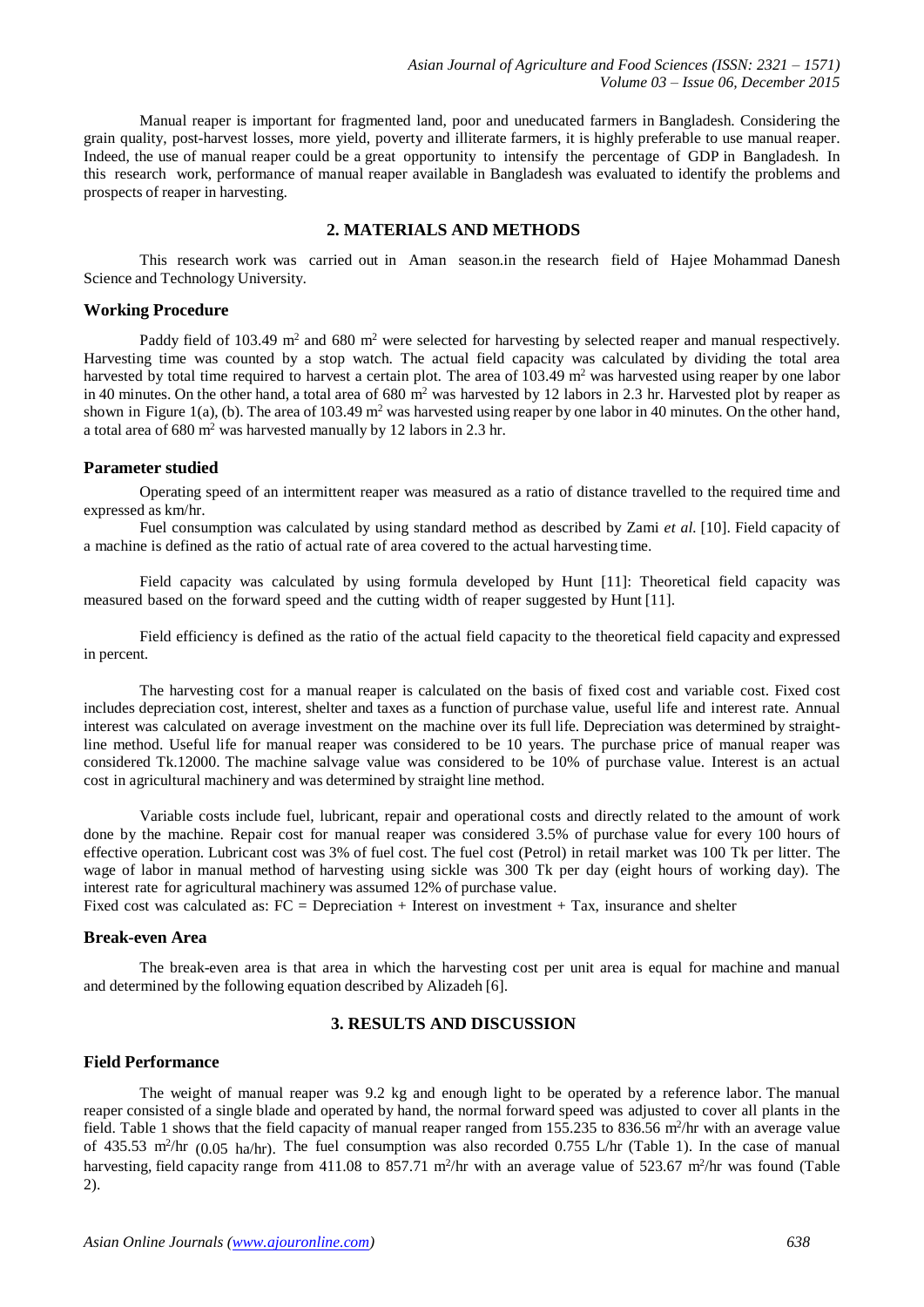From the performance test, harvesting by manual reaper was found to be 11.2 times more efficient than manual harvesting. In earlier study, Bienvenido [12] reported that 2.3% grain loss (approximately) might be resulted during harvesting by manual reaper against 1% loss of manual harvesting.

## **Economic analysis**

The local purchase price of manual reaper was 12000 Tk. including the attached metal- rubber assembly. The annual fixed cost (2172 Tk) and variable cost (175.72 Tk per hour) were found in this research. The working hour of manual reaper was considered 100 hours per year. The fixed cost and variable cost for both manual harvesting and harvesting by manual reaper are presented in Table 3. In this study, manual harvesting required 32 man-days to harvest one hectare of rice field. Considering the labor cost, 9600 Tk/ha was required for manual harvesting, whereas 4032 Tk/ha was calculated for reaper harvesting (Table 3).

Net savings per hectare area are shown in Table 4. Results indicated that 4398 Tk/ha could be saved by reaper harvesting against manual harvesting (Table 4) because of higher field capacity of reaper. In a previous study, net savings (1770 Bhat/ha) was found by Bora and Hansen [13] who harvested rice by a reaper (40 Bhat = 1US\$). In addition, reaper harvesting was 7.5 time faster compared to manual harvesting (Table 5).

#### **Break-even Area**

The break-even area is showed in Figure 2. It shows that the harvesting cost by a reaper is found 12222 Tk, whereas manual harvesting requires 9600 Tk for 0.25 ha of harvesting land. Harvesting cost by a reaper is found to be decreased gradually with the increase of harvesting area. However, break-even point is 0.4 ha of land where same cost will be found for both of reaper and manual harvesting. This break-even point indicates that reaper would be beneficial to the farmers when the area of the harvesting land is more than 0.4 ha.

# **4. CONCLUSION**

Manual reaper is a new addition in mechanization for harvesting of paddy in Bangladesh where land holdings are very small and capital resource availability is very low. Manual reaper can cover  $435.5 \text{ m}^2$  harvesting area with a fuel consumption of 0.755 L petrol/hr. Considering working time 8 hr/day, the field capacity was 0.3485 ha/day and it was 11.2 times faster than manual harvesting. Harvesting cost of one hector rice field by manual reaper is 4032 Tk against 9600 Tk required in manual harvesting. If this reaper works below break-even point 0.4 ha, it would not be economically feasible to farmers. Considering the same amount of postharvest loss in both mechanical and manual harvesting, this machine could save 4398 Tk/ha in harvesting rice.

However, this manual reaper could be easily fabricated by local artisans, this might be an alternative to the traditional harvesting of rice by sickle. Additionally, women would be able to use this reaper in harvesting rice cultivated in upland terrace or hill tracks because of it's light weight and easy operation. Therefore, manual reaper would be economically efficient than self-propelled reaper or combine harvester for fragmented land in Bangladesh.

# **5. REFERENCES**

[1] Li, J., H. Zhang, D. Wang, B. Tang, C. Chen, D. Zhang, M. Zhang, J. Duan, H. Xiong and Z. Li. 2011. Rice omics and biotechnology in China. *Plant Omics* 4 (6): 302-317.

[2] Juraimi, A. S., M. K. Uddin, M. P. Anwar, M. T. M. Mohamed, M. R. Ismail and M. Azmi. 2013. Sustainable weed management in direct seeded rice culture*. Australia Journal of Crop Sci*ence 7 (7): 989-1002.

[3] FAOSTAT. 2009. Food and agriculture organization of the United Nations, statistics division. Available from: http://faostat.fao.org (Accessed 10 August 2011).

[4] Bangladesh Bureau of Statistic. 2008. Year Book of Agricultural Statistics of Bangladesh. Ministry of Planning, Dhaka, Bangladesh.

[5] Singh, A. P. and A. Rekib. 1991. Feeding value of ammoniated tropical grass. *Ind. J. Anim. Sci.* 61 (8): 864-868.

[6] Alizadeh, M. R. and A. Allameh. 2013. Evaluating rice losses in various harvesting practices. *International Research Journal of Applied and Basic Sciences* 4 (4): 894-901.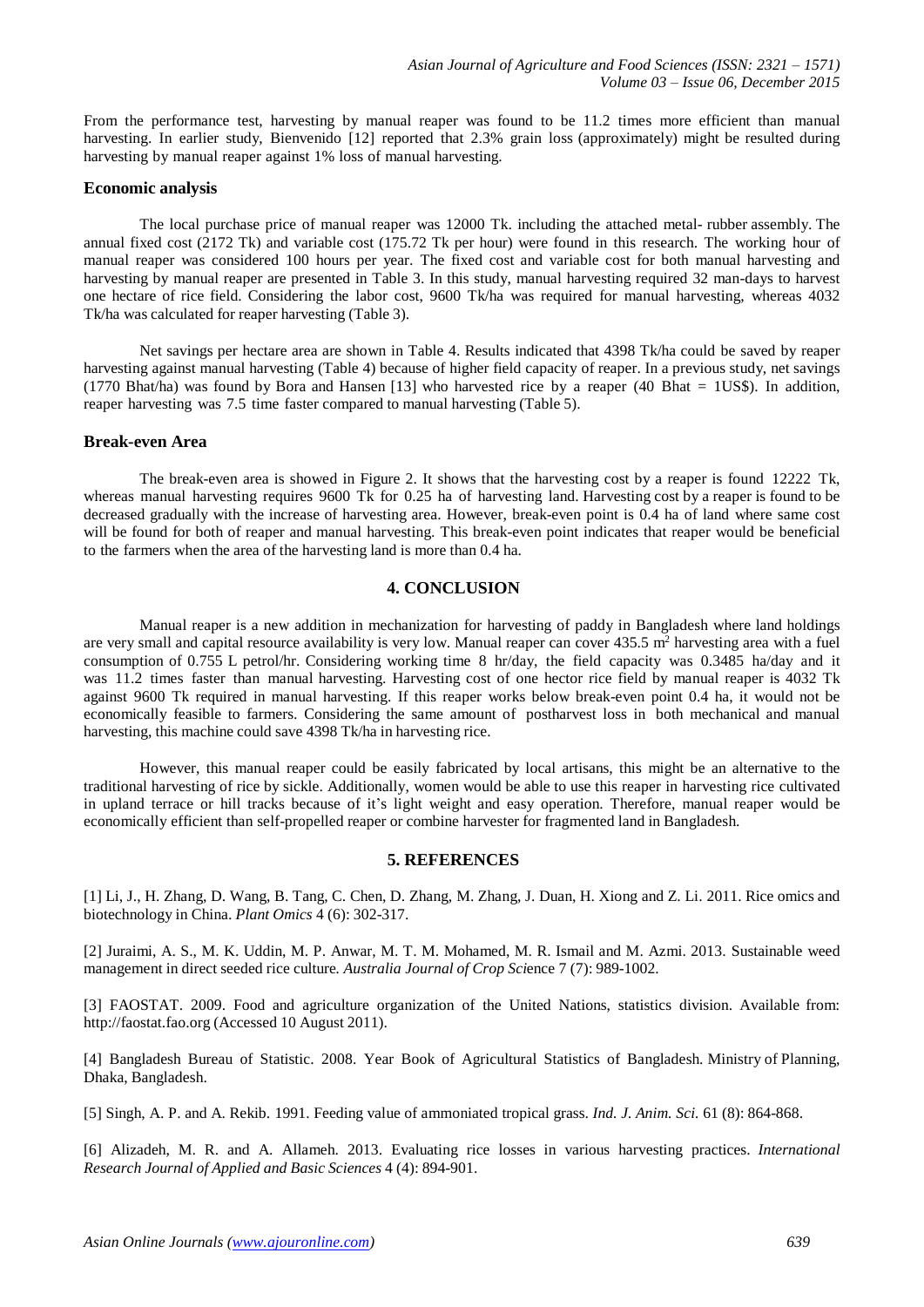[7] Pandey, M. M. and R. S. Devnani. 1985. Design, development and field evaluation of Vertical Conveyor Reaper Windrower. Agricultural Mechanization in Asia, Africa and Latin America 16 (2): 41-52.

[8] Mondol, M. R. A. 1997. Performance evaluation and improvement of power tiller mounted cereal reaper. MS thesis. Department of farm power and machinery, Bangladesh Agricultural University, Mymensingh, Bangladesh.

[9] Shakoor, A. K. and M. Salim. 2005. Rice harvesting and threshing. Pakistan Journal of Food Science 15 (1-2): 45-52.

[10] Zami M. A. 2014. Performances of different power thresher for rice. M. S. Thesis. The department of Farm Power and Machinery, Bangladesh Agricultural University, Mymensingh, Bangladesh.

[11] Hunt D. (1973). Farm power and machinery management, Laboratory Manual and Work book, Iowa State University press, Ames, Iowa, USA.

[12] Bienvenido, O. J. 1993. Rice in human nutrition published by food and agricultural organization of the UN, Rome, Italy.

[13] Bora, G. C. and G. K. Hansen. 2007. Low Cost Mechanical Aid for Rice Harvesting. Journal of Applied Sciences 7 (23):3815-3818.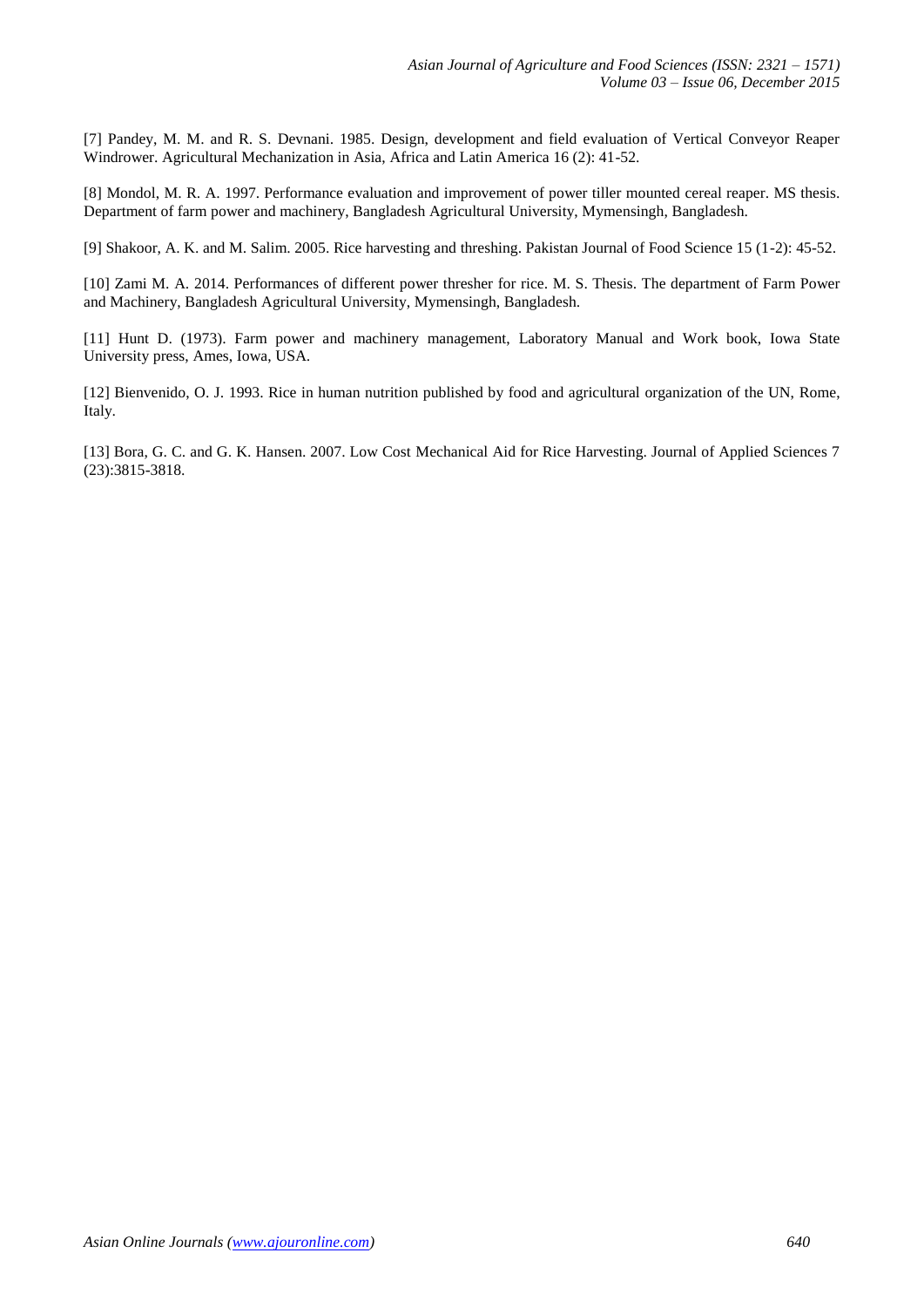| <b>Plot</b><br>No. | Length<br>(m) | Wide<br>$\mathbf{m}$ | Area<br>(m <sup>2</sup> ) | <b>Fuel</b><br>consumption<br>(L/hr) | Average<br>fuel<br>consumption<br>(L/hr) | <b>Field</b><br>capacity<br>$(m^2/hr)$ | <b>Field</b><br>capacity<br>(ha/day) | Average<br>(ha/day) |
|--------------------|---------------|----------------------|---------------------------|--------------------------------------|------------------------------------------|----------------------------------------|--------------------------------------|---------------------|
| 01                 | 8.1           | 1.75                 | 14.175                    | 0.71                                 |                                          | 836.56                                 | 0.669                                |                     |
| 02                 | 8.1           | 1.3                  | 10.53                     | 0.82                                 | 0.755                                    | 344.62                                 | 0.276                                | 0.3485              |
| 03                 | 8.1           | 1.6                  | 12.96                     | 0.78                                 |                                          | 405.7                                  | 0.325                                |                     |
| 04                 | 13.1          | 7.9                  | 103.49                    | 0.71                                 |                                          | 155.24                                 | 0.124                                |                     |

**Table 1:** Performance test of manual reaper

**Table 2:** Performance test by manually harvested plot

| Plot No. | Length<br>m) | Wide<br>(m) | Area<br>$\rm (m^2)$ | <b>Field capacity</b><br>$(m^2/hr)$ | <b>Field capacity</b><br>(ha/man-day) | Average<br>(ha/man-day) |
|----------|--------------|-------------|---------------------|-------------------------------------|---------------------------------------|-------------------------|
| 01       | 36.57        | 25.91       | 947.52              | 411.08                              | 0.027                                 |                         |
| 02       | 34           | 20          | 680                 | 302.22                              | 0.030                                 | 0.0311                  |
| 03       | 55.17        | 53.64       | 2959.10             | 857.71                              | 0.036                                 |                         |

**Table 3:** Harvesting cost of manual reaper and manual harvesting (78Tk = 1US \$)

| <b>Machine harvesting cost</b>            | <b>Manual harvesting cost</b> |       |        |       |       |
|-------------------------------------------|-------------------------------|-------|--------|-------|-------|
| Cost items                                | Tk/yr                         | Tk/ha | Tk/hr  | Tk/ha | Tk/hr |
| <b>Fixed cost</b>                         |                               |       |        | 9600  | 37.5  |
| Depreciation                              | 1080                          |       |        |       |       |
| Interest                                  | 792                           |       |        |       |       |
| Taxes, insurances and shelter Total fixed | 300                           |       |        |       |       |
| cost                                      | 2172                          | 498   | 21.72  |       |       |
|                                           |                               |       |        |       |       |
| Variable cost                             |                               |       |        |       |       |
| Fuel                                      |                               | 1733  | 75.5   |       |       |
| oil labor                                 |                               | 53    | 2.3    |       |       |
| Repair and maintenance                    |                               |       |        |       |       |
| Total variable cost                       |                               | 1721  | 75     |       |       |
|                                           |                               | 28    | 1.2    |       |       |
|                                           |                               | 3354  | 154    |       |       |
| Total cost of harvesting                  |                               | 4032  | 175.72 | 9600  | 37.5  |

**Table 4:** Comparison of savings by the manual reaper per hectare (78Tk = 1US \$)

| <b>Particulars</b>                           | <b>Calculation</b> | Amount (Tk.) |
|----------------------------------------------|--------------------|--------------|
| Cost of manual harvesting (32 man-days/ha)   | $32\times300$      | 9600         |
| Cost of machine harvesting                   | 4032               | 4032         |
| Gross savings                                | $9600 - 4032$      | 5568         |
| Cost of total output (5000 kg/ha @ 18Tk/kg)* | $18\times 5000$    | 90000        |
| Loss in reaper harvesting, $(2.3\%)$         | 9000×0.023         | 2070         |
| Loss in manual harvesting $(1\%)$            | 90000×0.01         | 900          |
| Excess loss due to reaper harvesting         | $2070 - 900$       | 1170         |
| The net savings per hectare                  | 5568-1170          | 4398         |

\*Considered the production of paddy 5 tons per hectare